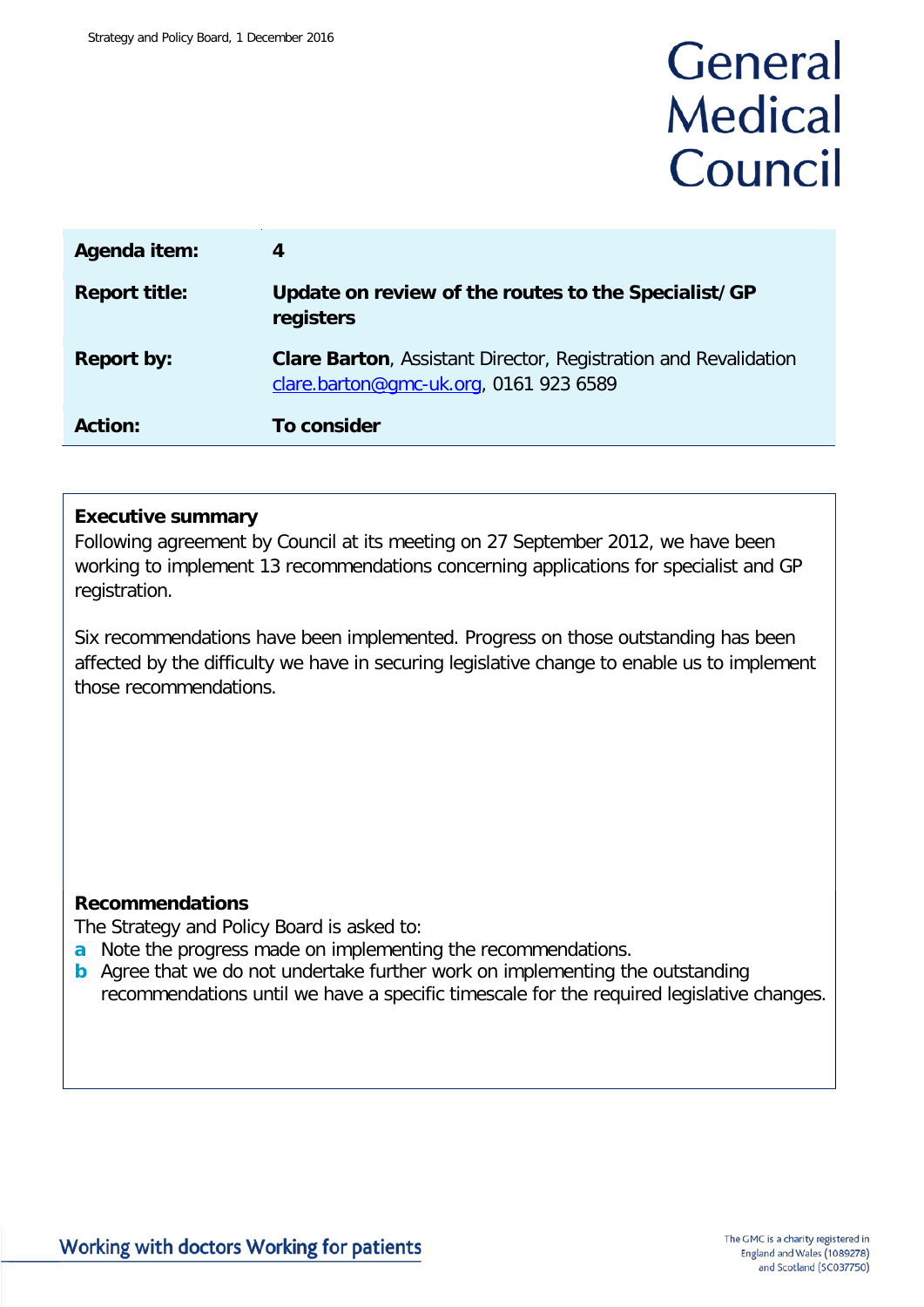#### **Background to recommendations endorsed by Council**

- **1** Doctors who have not completed an approved UK postgraduate training programme but wish to have their names included in the specialist or GP register can apply through the equivalence routes for a Certificate of Eligibility for Specialist Registration (CESR) or Certificate of Eligibility for GP Registration (CEGPR). This route to specialist and GP registration is set out in legislation. Doctors must be on the Specialist Register to be appointed as a consultant in the NHS and must be on the GP register to work as a GP in the NHS. A report commissioned by the GMC and [published in 2010](http://www.gmc-uk.org/5___Draft_Report_of_the_Patel_Review___Annex_A.pdf_36035222.pdf) questioned the efficacy and fairness of the process for awarding a CESR/CEGPR and recommended we undertake a review. As a result, in early 2011, we commissioned an independent review of the process for awarding a CESR/CEGPR, seeking input from a range of relevant stakeholders.
- **2** We published the [Review of the routes to the GP and specialist register: final report](http://www.gmc-uk.org/Routes_to_the_GP_and_Specialist_Register__Final_Report.pdf_48195178.pdf) in January 2012 and held a public consultation on the report between March and June 2012. At its meeting on 27 September 2012, Council endorsed the 13 recommendations made in the review. The recommendations are listed at Annex A.

#### Recommendations already implemented

- **3** During 2012 and 2013 we focused on implementing the recommendations we could deliver without additional specialist input. An update on progress against the relevant recommendations – 9, 10, 11 and 12 – is at Annex A.
- **4** This has contributed to significant improvements in how we assess applications for CESR/CEGPR. We have a three-month deadline in which applicants are entitled to receive our decision. During 2012, we met this deadline 40% of the time on average. Due to our improved working relationships with colleges and significant improvements in the quality of their evaluations, we have been able to meet this target on a consistent basis. Since November 2012, we have returned decisions to applicants within three months in over 95% of cases each month.

#### The Equivalence Advisory Group (EAG)

- **5** In February 2014, the Strategy and Policy Board approved the establishment of the EAG, along with its terms of reference.
- **6** The EAG was set up because we did not have the expertise in-house to implement the outstanding recommendations on our own. It was felt recommendations two to seven required additional substantive expertise, advice and guidance.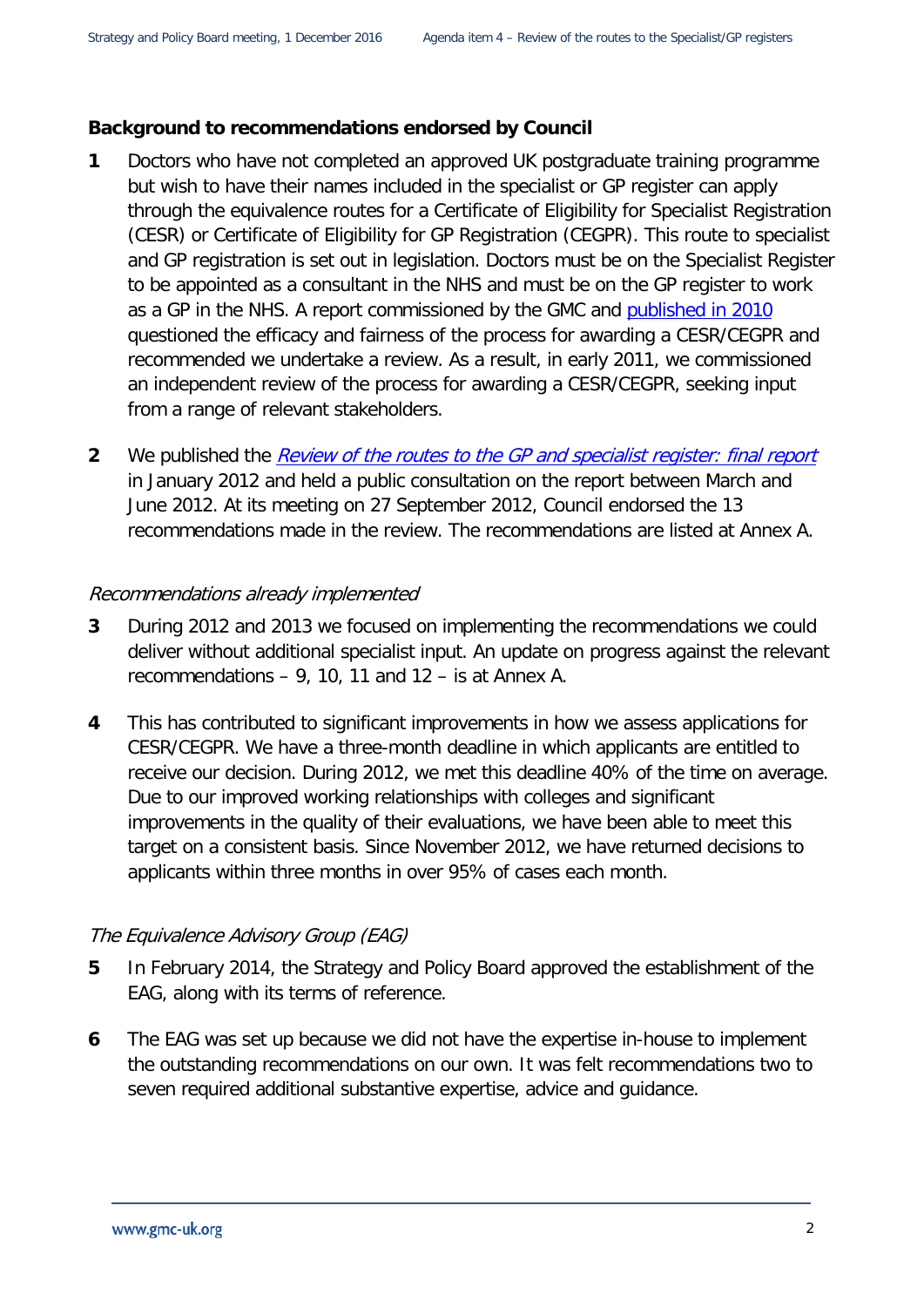- **7** The EAG includes representatives from the Academy of Medical Royal Colleges, BMA SAS Committee, NHS Employers, and the organisations responsible for providing postgraduate medical training across the four countries.
- **8** We have held six EAG meetings since the group was established. The EAG has considered all outstanding recommendations and given advice on recommendations two, three, four and five, summarised at Annex A.
- **9** The EAG also advised that doctors should not be permitted to apply for specialist registration in a specialty where the GMC does not approve a curriculum. This is currently permitted in specific circumstances under article 8(3) of the 2010 Postgraduate Medical Education Order.

#### Recommendations still outstanding

- **10** Recommendations 1-7 remain outstanding. Legislative change will be required in order to implement these recommendations. In addition, we will need to undertake policy and IS development, as well as communicating changes to relevant stakeholders.
- **11** In order to implement these recommendations we would need to see amendments to the Post Graduate Medical Education Order 2010 and the Applications for General Practice and Specialist Registration Regulations 2010 (as amended). The National Health Service (Performers Lists) (England) Regulations 2013 would also need to be amended so that CEGPR applicants can gain experience in GP practices without holding GP registration or being enrolled in an approved training programme.
- **12** It seems unlikely that any such change to legislation will be possible in the near future. A Department of Health consultation on regulation is due to be held this autumn. It is expected to be followed by more fundamental changes to relevant legislation based on the consultation's outcomes. It is very unlikely that we will have the opportunity to make any additional changes via Section 60 Orders in the interim.
- **13** The EAG also recommended that applicants who undergo a workplace based assessment should be assessed against a set of defined 'pinnacle competencies' for their specialty. These are the key skills and competencies from each specialty curriculum that an applicant would be able to demonstrate before completion of training. These need to be established for each curriculum with input from the relevant royal college or faculty.
- **14** There is currently another programme of work led by the Education and Standards directorate, which seeks to identify and then integrate Generic Professional Capabilities (GPC) into each approved curriculum. There is potential for significant overlap between these two programmes. It has been suggested by some royal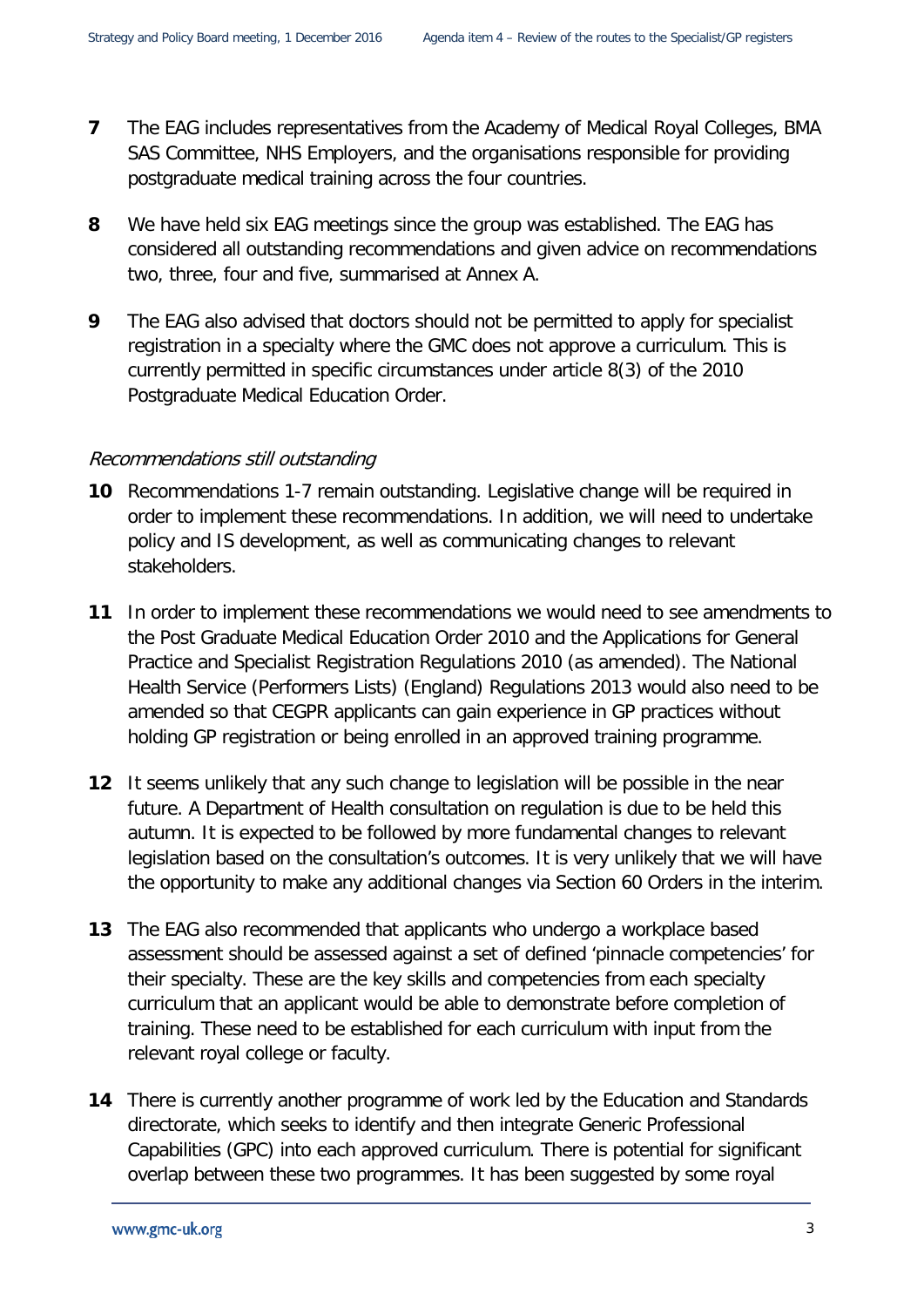colleges that the GPC may well be the 'pinnacle competencies' that would be best assessed in the workplace. Other royal colleges have pointed out that where it has already been possible to identify pinnacle competencies, these may well be significantly affected by the introduction of GPC. Work on identifying pinnacle competencies has therefore been deferred until such time as GPC have been embedded in curricula. Even if this was not the case, we would be unable to implement recommendation three on workplace based assessments without legislative change.

#### Next steps

- **15** As we are currently unable to implement recommendation 1 7, we intend to take forward a number of other actions which will improve the CESR and CEGPR process for applicants and assessors. This is in line with strategic aim five of the corporate strategy, and our customer service principle of 'continually improving'. Work includes:
	- **a** Reviewing how applicants can submit evidence for their application electronically. Currently, applications are solely paper-based and typically comprise over 1000 pages. Electronic submission would reduce the administrative burden of compiling and assessing an application for both us and the doctor. There might also be opportunity for some applicants to use existing e-portfolio systems which allow 'mapping' of evidence to requirements.
	- **b** Improved guidance for applicants. We have recently introduced expanded and more detailed specialty-specific guidance for applicants in a small number of specialties. This has been developed with the support of the relevant royal colleges and faculties and draws on their experience of assessing CESR applications. This allows applicants to target their evidence to the requirements of the specialty, and makes the requirements for a successful application clearer. We will expand this enhanced guidance to other specialties.
	- **c** Continued training with potential applicants and assessors. Practical exercisedbased training, delivered by GMC staff, has received consistently excellent feedback and allows applicants to submit applications that are more likely to be 'right first time'. We will consider how we can make this training accessible to more applicants, for example via web-based training.
	- **d** Working with other organisations, including HEE and NHS England, to streamline the administrative burden on doctors who wish to work as GPs.
	- **e** Collaboration with the Medical Licensing Assessment project and consideration of any recommendations relating to how senior doctors will get onto the register as part of this project.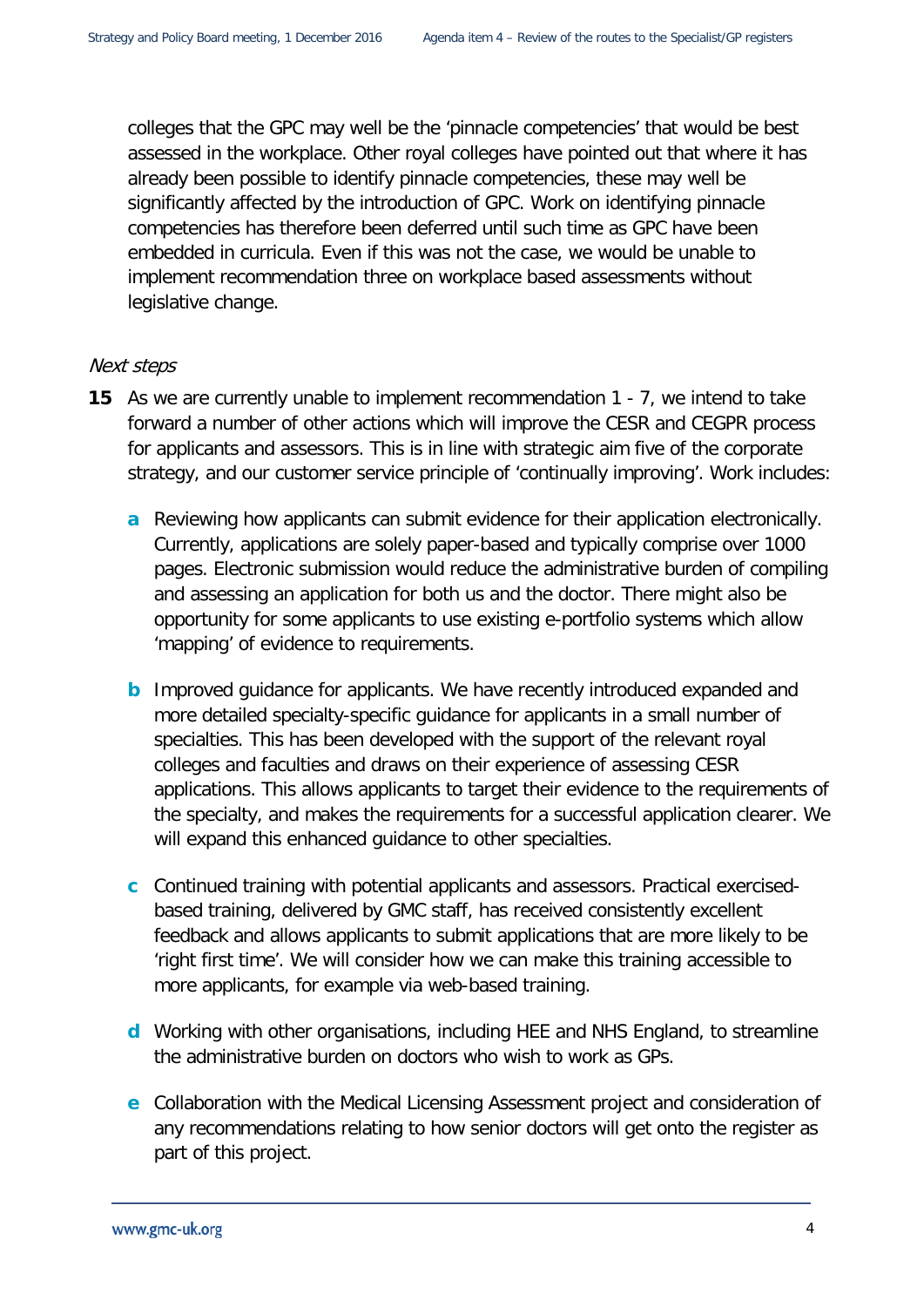- **f** Consideration of the potential for there to be a policy and operational impact on the CESR/CEGPR process should the automatic recognition regime for EEA nationals cease as part of the Brexit negotiations.
- **16** The EAG has now provided advice on each of the outstanding recommendations. However, in light of the delay to amendments to legislation, there is no prospect of being able to implement the changes within the next few years. We would like to be open with stakeholders about the progress of the implementation of recommendations, and begin to focus resource on improvements we can make without legislative change.

5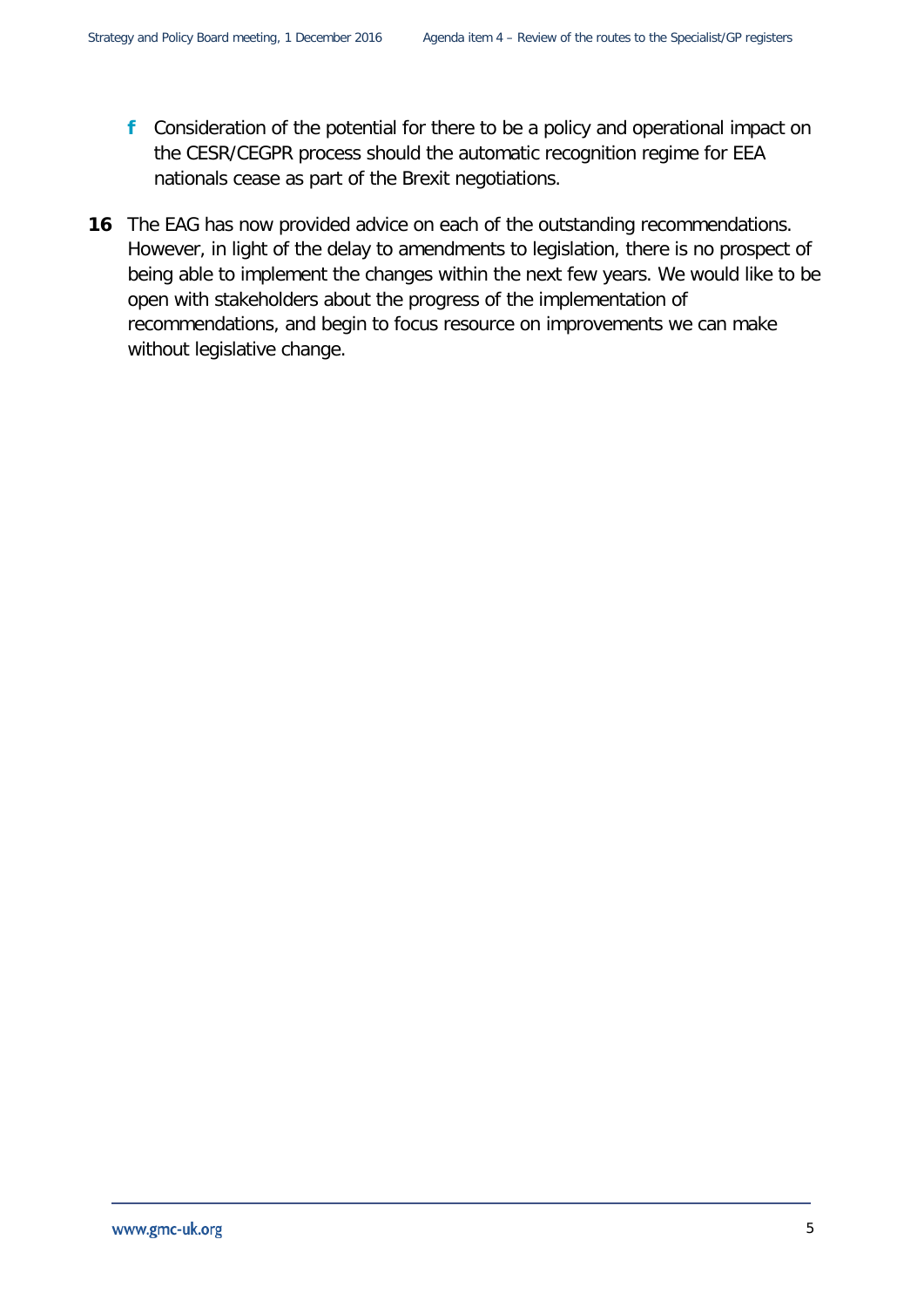## General Medical Council

#### **4 – Update on review of the routes to the Specialist / GP registers**

### **4 - Annex A**

### **Recommendations and actions**

|                | Recommendation                                                                                                                                                                                                              | <b>Action</b>                                                                                                                                                                                                                                                                                              |
|----------------|-----------------------------------------------------------------------------------------------------------------------------------------------------------------------------------------------------------------------------|------------------------------------------------------------------------------------------------------------------------------------------------------------------------------------------------------------------------------------------------------------------------------------------------------------|
|                | Doctors must already hold full registration and a licence to<br>practise, and have practised in the UK as a licensed doctor<br>for at least 12 months within the previous three years,<br>before applying for a CESR/CEGPR. | The EAG endorsed this recommendation.                                                                                                                                                                                                                                                                      |
| $\overline{2}$ | In principle tests of specialist knowledge should be a<br>mandatory element of the new model for evaluating<br>equivalence applications.                                                                                    | The EAG advised that applicants for a CESR / CEGPR should be<br>required to demonstrate they have passed any examination that<br>is specified in the approved curriculum for their specialty. It<br>should be possible for alternative overseas examinations to be<br>included in the approved curriculum. |
| 3              | Successful application for a CESR/CEGPR should require an<br>evaluation of performance in practice in the relevant<br>specialty in the UK against prescribed competencies.                                                  | The EAG advised that:<br>Applicants who undergo an assessment in practice should<br>L.<br>be assessed against a set of defined 'pinnacle competencies'<br>for their specialty. These will be established with input from                                                                                   |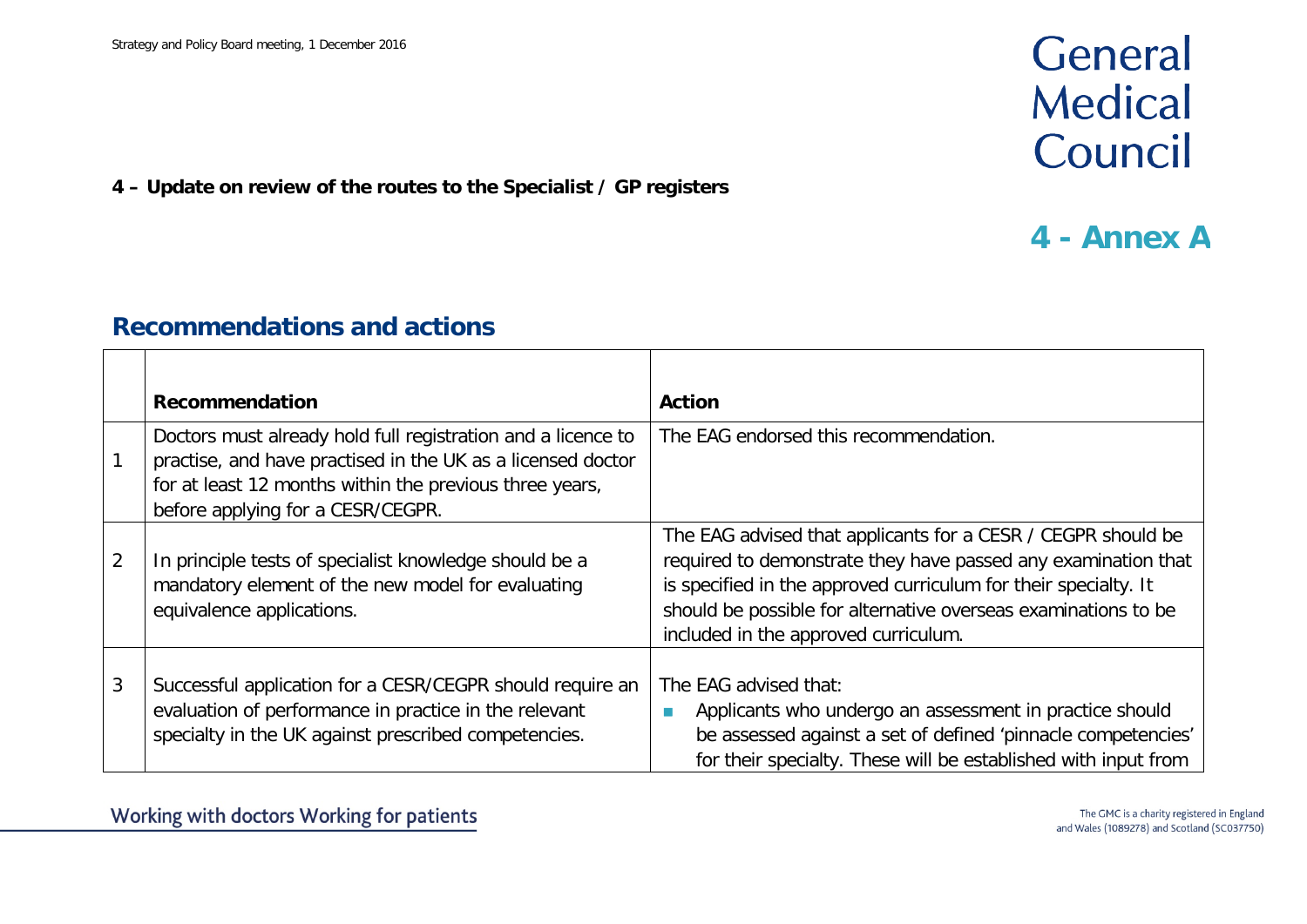|   |                                                                                                                                                                                                                              | the relevant royal college or faculty. Documentary evidence<br>would then only need to be presented for competencies that<br>cannot be assessed in practice.<br>Assessments should be carried out by assessors who are<br>×<br>approved for that purpose by the GMC.<br>There will be an agreed format for a final 'supervisor report'<br><b>In</b><br>reflecting an applicant's performance in practice.<br>It should be for an individual applicant to locate a post<br>$\mathcal{L}_{\mathcal{A}}$<br>where they can undergo assessment. This is likely to be<br>driven by market forces, with more posts available in<br>shortage specialties. In principle applicants should be<br>permitted to pay for an assessment where a post that<br>provides this free of charge is not available.<br>Existing LETB / deanery tools, such as work-placed based<br>assessments and ARCP-style panels should be used to<br>structure posts where doctors are assessed in practice. |
|---|------------------------------------------------------------------------------------------------------------------------------------------------------------------------------------------------------------------------------|------------------------------------------------------------------------------------------------------------------------------------------------------------------------------------------------------------------------------------------------------------------------------------------------------------------------------------------------------------------------------------------------------------------------------------------------------------------------------------------------------------------------------------------------------------------------------------------------------------------------------------------------------------------------------------------------------------------------------------------------------------------------------------------------------------------------------------------------------------------------------------------------------------------------------------------------------------------------------|
| 4 | Relevant statutory regulations should be amended to<br>enable CEGPR applicants to undergo evaluation of their<br>performance in practice in training environments                                                            | The EAG advised that doctors who wish to apply for a CEGPR<br>should be able to gain experience in GP practices without<br>holding GP registration, or being enrolled in an approved<br>training programme. Appropriate supervision should be in place<br>for these doctors.                                                                                                                                                                                                                                                                                                                                                                                                                                                                                                                                                                                                                                                                                                 |
| 5 | The documentary evidence of knowledge and experience<br>required should concentrate on those areas of the<br>curriculum that have not been addressed by the applicant<br>through the other elements of the evaluation model. | See recommendation three - the move to assessment in practice<br>would lead to documentary evidence only being required for<br>competencies that Colleges and Faculties agree cannot be<br>assessed in practice.                                                                                                                                                                                                                                                                                                                                                                                                                                                                                                                                                                                                                                                                                                                                                             |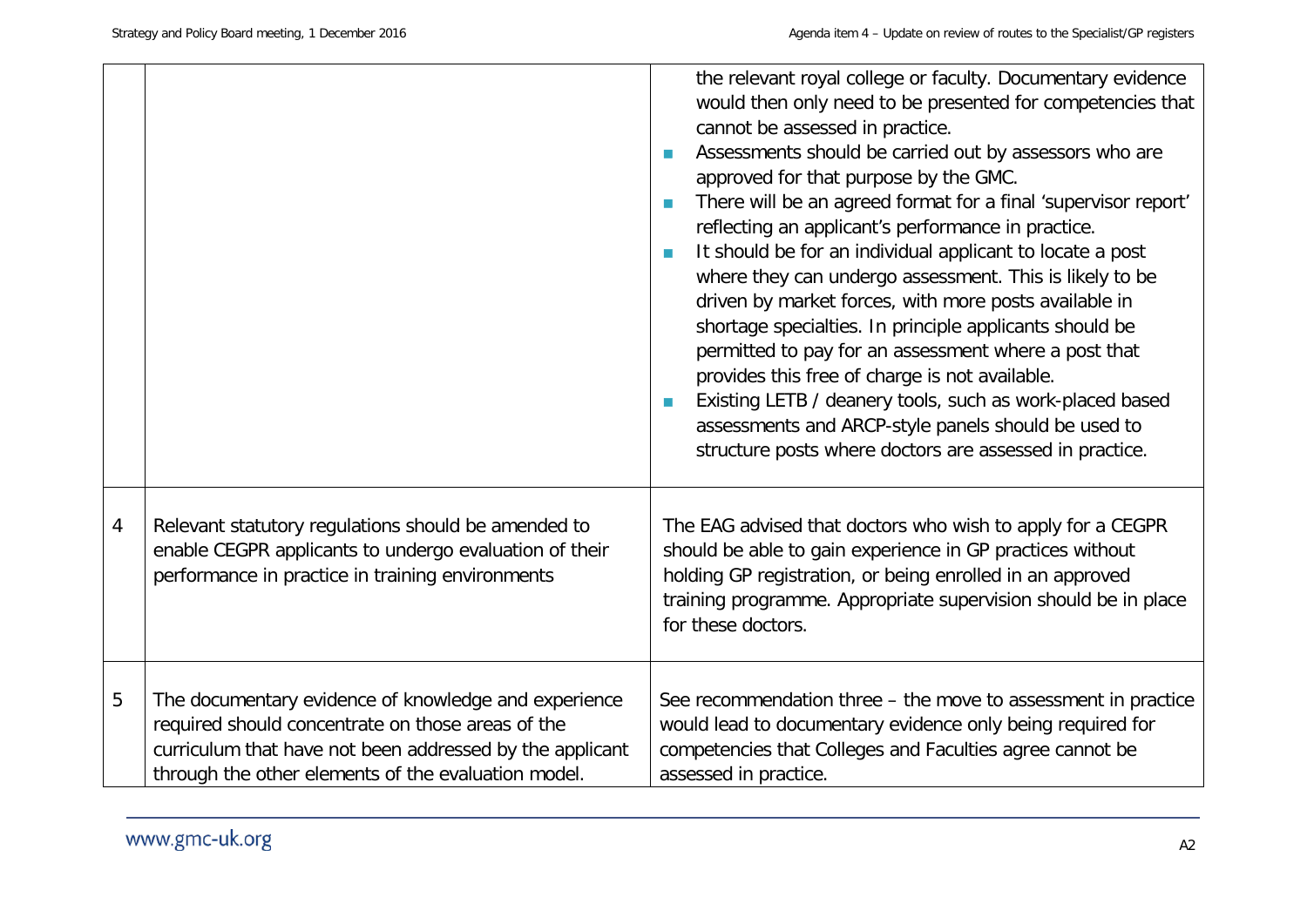| 6              | The new evaluation model should also replace the current<br>paper based applications for academic and research<br>CESRs.                                                                                                                                                                                                             | The EAG advised that it would be advisable to confine<br>applications in Academic or Research CESRs to specialties listed<br>as UK curricula only. This would be most appropriate in line with<br>the review's intentions to enhance the parity between routes<br>onto the specialist or GP register.                                                                                                                                                                                          |
|----------------|--------------------------------------------------------------------------------------------------------------------------------------------------------------------------------------------------------------------------------------------------------------------------------------------------------------------------------------|------------------------------------------------------------------------------------------------------------------------------------------------------------------------------------------------------------------------------------------------------------------------------------------------------------------------------------------------------------------------------------------------------------------------------------------------------------------------------------------------|
| $\overline{7}$ | Individuals of high international renown and proven<br>expertise in their field should not be required to undergo<br>acclimatisation or evaluation of their performance in<br>practice as a pre-requisite to specialist registration and<br>should instead be assessed on the basis of documentary<br>evidence of their credentials. | The EAG advised that evidence an applicant will need to present<br>is likely to include:<br>Evidence of their eminence<br><b>The State</b><br>a job offer from an organisation in the UK<br><b>I</b><br>confirmation from the employer that the applicant needs<br>$\mathcal{L}_{\mathcal{A}}$<br>specialist or GP registration for the post<br>The EAG estimated there will only be one or two doctors per<br>year that fit the proposed criteria for doctor of high international<br>renown. |
| 8              | That the GMC and Colleges should explore together how<br>direct engagement between the GMC and College<br>evaluators can be facilitated in order to minimise the need<br>for the GMC to seek advice on an application from a<br>certification panel.                                                                                 | Due to on-going engagement work with royal colleges and<br>faculties, there has been an increase in the numbers of<br>assessors undertaking evaluations on their behalf. This has led<br>to improved consistency and quality of evaluations returned to<br>us, which in turn has removed our need to set up specialist                                                                                                                                                                         |
| 9              | That the task of the panel should be to advise the<br>Registrar as to whether the evaluators have, in reaching<br>their judgement, properly applied the published standards,                                                                                                                                                         | application panels. We have accepted all college evaluations<br>since the recommendations were published and have not needed<br>to convene a panel. Communication and relationships between<br>the GMC and Colleges / Faculties is now significantly improved,                                                                                                                                                                                                                                 |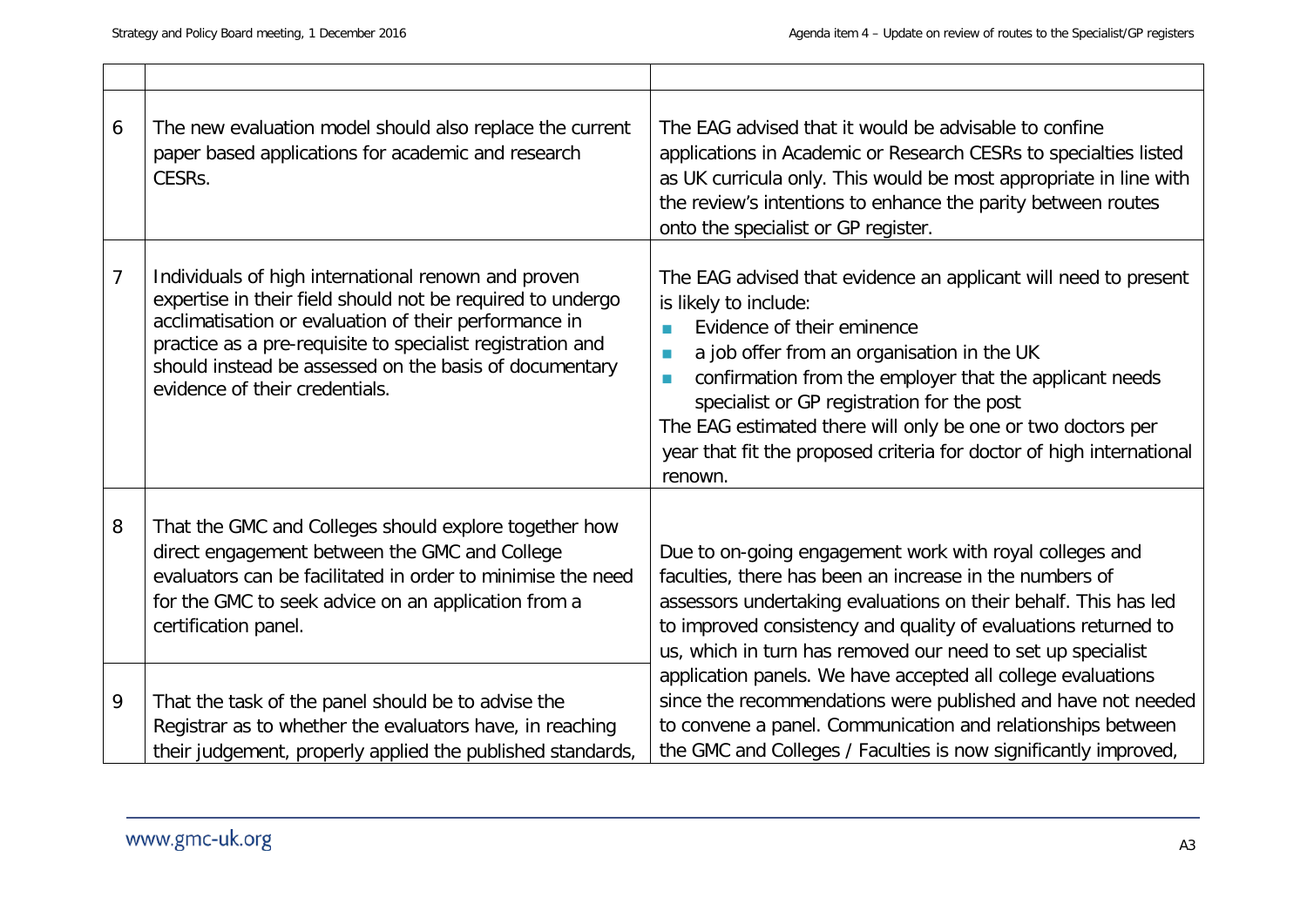|    | curricula and assessment blue print applicable to the case<br>and evidenced their conclusions by reference to the<br>documentation submitted by the applicant. The question<br>for the panel is not whether it prefers its own opinion to<br>that of the College evaluators, but whether the evidence<br>cited by the evaluators supports the conclusions of the<br>evaluation as reasonable and properly made.                                                                                                                            | so that any concerns or queries about an evaluation can be<br>discussed and resolved before a decision is issued. Regular<br>training with evaluators makes clear the criteria and standards<br>the GMC uses for assessments. |
|----|--------------------------------------------------------------------------------------------------------------------------------------------------------------------------------------------------------------------------------------------------------------------------------------------------------------------------------------------------------------------------------------------------------------------------------------------------------------------------------------------------------------------------------------------|-------------------------------------------------------------------------------------------------------------------------------------------------------------------------------------------------------------------------------|
| 10 | Where the GMC is minded not to accept a College<br>recommendation it should take independent specialist<br>advice at an early stage so as properly to inform any<br>subsequent deliberations by a certification panel and the<br>Registrar. GMC specialist advisors should have direct<br>access to College evaluators.                                                                                                                                                                                                                    |                                                                                                                                                                                                                               |
| 11 | The GMC should review the size, composition and meeting<br>arrangements of panels necessary for them effectively to<br>fulfil their functions. This should include looking at the<br>opportunities for reducing the size of panels and the<br>frequency with which they sit. It should also examine the<br>case for improving the consistency and efficiency of panel<br>decision making by having a single chair and a smaller pool<br>of panellists who are able to maintain their skills through<br>regular involvement in the process. |                                                                                                                                                                                                                               |